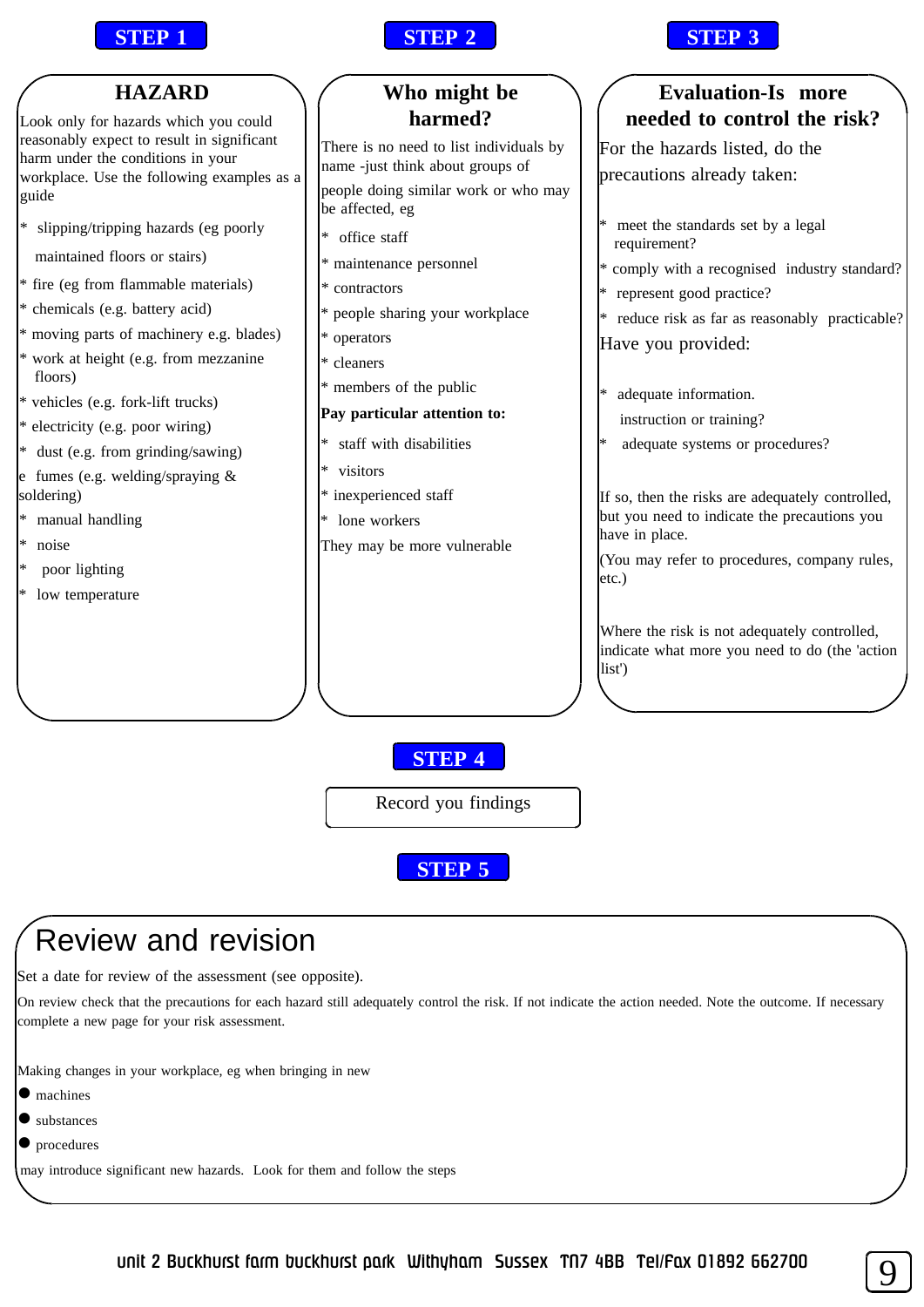## risk assessment

The Severity and Probability rating in this assessment is as follows:

| <b>Probability (P)</b>  |                                                      | <b>Severity (S)</b>     |                                                                           |
|-------------------------|------------------------------------------------------|-------------------------|---------------------------------------------------------------------------|
| $\overline{\mathbf{0}}$ | <b>Practically impossible,</b><br>extremely unlikely | $\boldsymbol{0}$        | No injury, or damage to property                                          |
| ,                       | Very unlikely                                        | $\mathbf{1}$            | Very minor, minimal damage to property<br><b>First Aid</b>                |
|                         | <b>Unlikely</b>                                      | $\overline{2}$          | Minor injury, slight damage to property                                   |
| 3                       | <b>Possible</b>                                      | $\overline{\mathbf{3}}$ | Serious, absence from work moderate<br>damage to property                 |
| 4                       | <b>Very likely</b>                                   | $\overline{\mathbf{4}}$ | Major injury, major property damage                                       |
| 5                       | <b>Almost certain</b>                                | 5                       | Permanently disabling injury, fatality,<br>severe damage/loss to property |

## *Key to Evaluation: -*

When severity and probability are both Low the risk is negligible and can be ignored.

When severity and probability are both High the risk is unacceptable and only permitted with proper documented procedures.

When severity and probability are different the risk must be controlled or minimized

|                                        |               |                           | <b>REMOTELY</b><br><b>IMPROBABLE</b> | <b>POSSIBLE</b> | <b>LIKELY PROBABLE</b> |
|----------------------------------------|---------------|---------------------------|--------------------------------------|-----------------|------------------------|
|                                        | <b>HIGH</b>   | <b>MAJOR/FATAL</b>        | $21 - 22$                            | $22 - 24$       | $24 - 25$              |
| Y                                      | MED-HIGH      |                           |                                      | $16 - 20$       |                        |
| $\boldsymbol{\approx}$<br>$\mathbf{E}$ | <b>MEDIUM</b> | <b>SERIOUS/DISRUPTIVE</b> | $11 - 12$                            | $12 - 14$       | 14-15                  |
| SEVI                                   | LOW-MEDIUM    |                           |                                      | $6 - 10$        |                        |
|                                        | <b>LOW</b>    | MINOR/DISRUPTIVE          | $1 - 2$                              | $2 - 4$         | $4 - 5$                |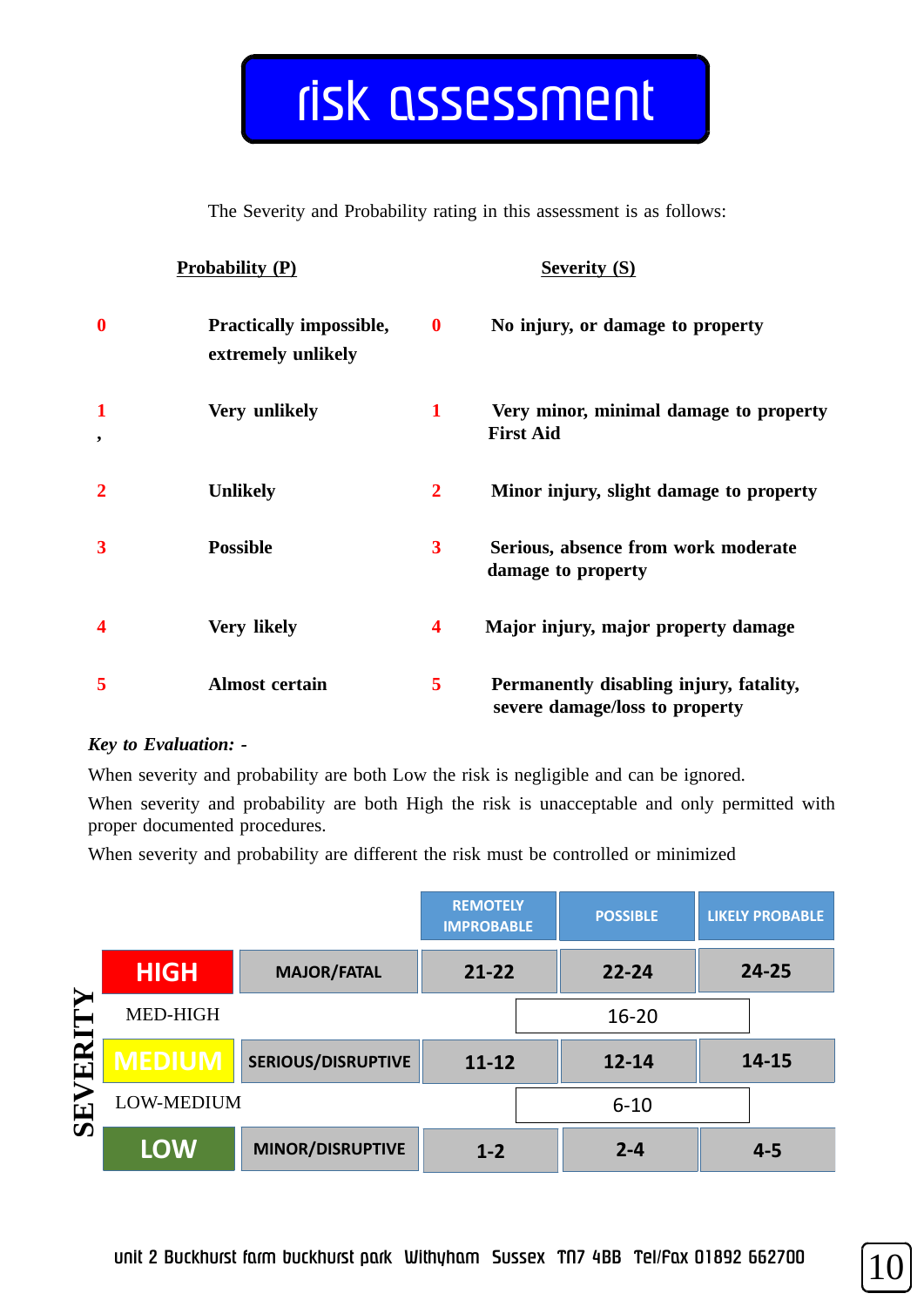## preventative measures

| <b>Equipment Detail/Task:</b>           | Loudspeakers - 'flown'                                                                                                                                                                                                                     |
|-----------------------------------------|--------------------------------------------------------------------------------------------------------------------------------------------------------------------------------------------------------------------------------------------|
| <b>Risk:</b>                            | Equipment/materials/Person Falling from supports. Strain from<br>lifting/dragging.                                                                                                                                                         |
| Who is at risk?:                        | Riggers, other working crew public and property.                                                                                                                                                                                           |
| <b>Means of Elimination:</b>            | 1) All crew supervised by a competent person.                                                                                                                                                                                              |
|                                         | 2) All crew to be competent in the task they are asked to perform.                                                                                                                                                                         |
|                                         | 3) Floor working area to be kept clear as far as possible whilst 'overhead'<br>work is carried out.                                                                                                                                        |
|                                         | 4) Adequate number of personnel and equipment used to manoeuvre<br>large/heavy equipment.                                                                                                                                                  |
|                                         | 5) Emergency exits and gangways to be kept clear at all times.                                                                                                                                                                             |
|                                         | 6) Secured to bar by proprietary clamp and with secondary support from<br>wire or either safety chains via 8mm welded eye-bolt direct to the<br>cabinet.                                                                                   |
|                                         | 7) Secured by proprietary 'flying' hardware.                                                                                                                                                                                               |
|                                         | 8) Any flown equipment must have a secondary bond. Bonds should be at<br>least 3mm steel (not chain).                                                                                                                                      |
|                                         | 9) Access to the working area to be restricted to essential personnel only.                                                                                                                                                                |
|                                         | 10) All equipment will be operated by following any manufacture's<br>instructions                                                                                                                                                          |
|                                         | 11) Floor working areas to be kept clear as far as possible whilst overhead<br>work is being carried out.                                                                                                                                  |
| <b>Severity rating: 5</b>               | Probability rating: 3<br>Risk rating(SXP): $15$                                                                                                                                                                                            |
| <b>Equipment Detail/Task:</b>           | <b>Loudspeakers on stands</b>                                                                                                                                                                                                              |
| <b>Risk:</b>                            | Knocked over. Tripping over legs.                                                                                                                                                                                                          |
| Who is at risk?:                        | Riggers, other working crew, public and property.                                                                                                                                                                                          |
| <b>Means of Elimination:</b>            | 1) All crew supervised by a competent person.                                                                                                                                                                                              |
|                                         | 2) All crew to be competent in the task they are asked to perform.                                                                                                                                                                         |
|                                         | 3) Adequate number of personnel and equipment used to manoeuvre<br>large/heavy equipment.                                                                                                                                                  |
|                                         | 4) Emergency exits and gangways to be kept clear at all times.                                                                                                                                                                             |
|                                         | 5) Cabinets fixed to stands with with proprietary brackets.                                                                                                                                                                                |
|                                         | 6) Stands indicated with chevron of white, grey or yellow 50mm wide<br>tape, to ground surface, marking the perimeter of the foot span (to reduce<br>the risk of a trip hazard). The nearest leg should also be marked with<br>white tape. |
|                                         | 7) Floor working areas to be kept clear as far as possible whilst overhead<br>work is being carried out.                                                                                                                                   |
|                                         | 8) All stands to be of suitable capacity for the load and environment.                                                                                                                                                                     |
| <b>Severity rating:</b><br>$\mathbf{2}$ | <b>Probability rating:</b><br>Risk rating(SXP): $6$<br>3                                                                                                                                                                                   |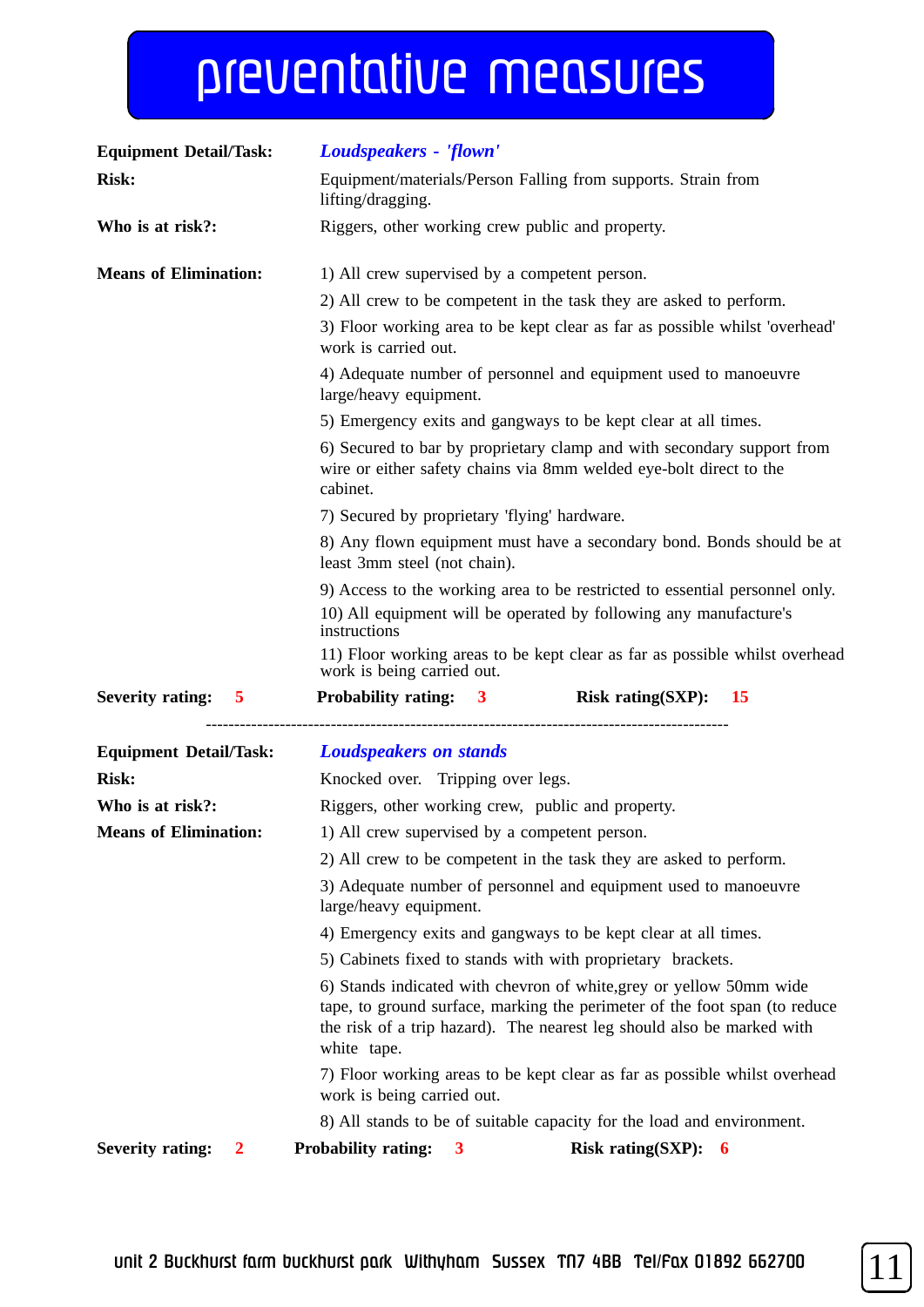| <b>Risk:</b><br>Trip hazard./elec<br>Who is at risk?:<br>Crew, performers and public<br><b>Means of Elimination:</b><br>1) All crew supervised by a competent person.<br>2) All crew to be competent in the task they are asked to perform.<br>3) Adequate number of personnel and equipment used to manoeuvre<br>large/heavy equipment.<br>4) Emergency exits and gangways to be kept clear at all times.<br>5) All cables either under dedicated cable 'walkovers' or secured to<br>surface with 50mm adhesive tape and indicated by either<br>white, yellow or hazard striped tape.<br>6) Every care should be taken to ensure that cable routes do not cross<br>access routes or emergency exits.<br>7) Every care should be taken to ensure that taping does not lead to<br>venue damage.<br>8) Plastic cable ties should be used on all metal work (care must be taken<br>when removing ties not to scratch paintwork).<br>9) Floor working areas to be kept clear as far as possible whilst overhead<br>work is being carried out.<br><b>Probability rating: 3</b><br><b>Severity rating:</b><br>Risk rating(SXP): $6$<br>$\overline{\mathbf{2}}$<br><b>Loudspeakers stacked</b><br><b>Equipment Detail/Task:</b><br><b>Risk:</b><br>Knocked over, upper cabinets separating from lower cabinet.<br>Who is at risk?:<br>Crew, public and property<br><b>Means of Elimination:</b><br>1) All crew supervised by a competent person.<br>2) All crew to be competent in the task they are asked to perform.<br>3) Adequate number of personnel and equipment used to manoeuvre |  |
|------------------------------------------------------------------------------------------------------------------------------------------------------------------------------------------------------------------------------------------------------------------------------------------------------------------------------------------------------------------------------------------------------------------------------------------------------------------------------------------------------------------------------------------------------------------------------------------------------------------------------------------------------------------------------------------------------------------------------------------------------------------------------------------------------------------------------------------------------------------------------------------------------------------------------------------------------------------------------------------------------------------------------------------------------------------------------------------------------------------------------------------------------------------------------------------------------------------------------------------------------------------------------------------------------------------------------------------------------------------------------------------------------------------------------------------------------------------------------------------------------------------------------------------------------------------------------------|--|
|                                                                                                                                                                                                                                                                                                                                                                                                                                                                                                                                                                                                                                                                                                                                                                                                                                                                                                                                                                                                                                                                                                                                                                                                                                                                                                                                                                                                                                                                                                                                                                                    |  |
|                                                                                                                                                                                                                                                                                                                                                                                                                                                                                                                                                                                                                                                                                                                                                                                                                                                                                                                                                                                                                                                                                                                                                                                                                                                                                                                                                                                                                                                                                                                                                                                    |  |
|                                                                                                                                                                                                                                                                                                                                                                                                                                                                                                                                                                                                                                                                                                                                                                                                                                                                                                                                                                                                                                                                                                                                                                                                                                                                                                                                                                                                                                                                                                                                                                                    |  |
|                                                                                                                                                                                                                                                                                                                                                                                                                                                                                                                                                                                                                                                                                                                                                                                                                                                                                                                                                                                                                                                                                                                                                                                                                                                                                                                                                                                                                                                                                                                                                                                    |  |
|                                                                                                                                                                                                                                                                                                                                                                                                                                                                                                                                                                                                                                                                                                                                                                                                                                                                                                                                                                                                                                                                                                                                                                                                                                                                                                                                                                                                                                                                                                                                                                                    |  |
|                                                                                                                                                                                                                                                                                                                                                                                                                                                                                                                                                                                                                                                                                                                                                                                                                                                                                                                                                                                                                                                                                                                                                                                                                                                                                                                                                                                                                                                                                                                                                                                    |  |
|                                                                                                                                                                                                                                                                                                                                                                                                                                                                                                                                                                                                                                                                                                                                                                                                                                                                                                                                                                                                                                                                                                                                                                                                                                                                                                                                                                                                                                                                                                                                                                                    |  |
|                                                                                                                                                                                                                                                                                                                                                                                                                                                                                                                                                                                                                                                                                                                                                                                                                                                                                                                                                                                                                                                                                                                                                                                                                                                                                                                                                                                                                                                                                                                                                                                    |  |
|                                                                                                                                                                                                                                                                                                                                                                                                                                                                                                                                                                                                                                                                                                                                                                                                                                                                                                                                                                                                                                                                                                                                                                                                                                                                                                                                                                                                                                                                                                                                                                                    |  |
|                                                                                                                                                                                                                                                                                                                                                                                                                                                                                                                                                                                                                                                                                                                                                                                                                                                                                                                                                                                                                                                                                                                                                                                                                                                                                                                                                                                                                                                                                                                                                                                    |  |
|                                                                                                                                                                                                                                                                                                                                                                                                                                                                                                                                                                                                                                                                                                                                                                                                                                                                                                                                                                                                                                                                                                                                                                                                                                                                                                                                                                                                                                                                                                                                                                                    |  |
|                                                                                                                                                                                                                                                                                                                                                                                                                                                                                                                                                                                                                                                                                                                                                                                                                                                                                                                                                                                                                                                                                                                                                                                                                                                                                                                                                                                                                                                                                                                                                                                    |  |
|                                                                                                                                                                                                                                                                                                                                                                                                                                                                                                                                                                                                                                                                                                                                                                                                                                                                                                                                                                                                                                                                                                                                                                                                                                                                                                                                                                                                                                                                                                                                                                                    |  |
|                                                                                                                                                                                                                                                                                                                                                                                                                                                                                                                                                                                                                                                                                                                                                                                                                                                                                                                                                                                                                                                                                                                                                                                                                                                                                                                                                                                                                                                                                                                                                                                    |  |
|                                                                                                                                                                                                                                                                                                                                                                                                                                                                                                                                                                                                                                                                                                                                                                                                                                                                                                                                                                                                                                                                                                                                                                                                                                                                                                                                                                                                                                                                                                                                                                                    |  |
|                                                                                                                                                                                                                                                                                                                                                                                                                                                                                                                                                                                                                                                                                                                                                                                                                                                                                                                                                                                                                                                                                                                                                                                                                                                                                                                                                                                                                                                                                                                                                                                    |  |
|                                                                                                                                                                                                                                                                                                                                                                                                                                                                                                                                                                                                                                                                                                                                                                                                                                                                                                                                                                                                                                                                                                                                                                                                                                                                                                                                                                                                                                                                                                                                                                                    |  |
| large/heavy equipment.                                                                                                                                                                                                                                                                                                                                                                                                                                                                                                                                                                                                                                                                                                                                                                                                                                                                                                                                                                                                                                                                                                                                                                                                                                                                                                                                                                                                                                                                                                                                                             |  |
| 4) Emergency exits and gangways to be kept clear at all times.                                                                                                                                                                                                                                                                                                                                                                                                                                                                                                                                                                                                                                                                                                                                                                                                                                                                                                                                                                                                                                                                                                                                                                                                                                                                                                                                                                                                                                                                                                                     |  |
| 5) Correct 'fall' distance provided between public and stack and barriers<br>provided by client and                                                                                                                                                                                                                                                                                                                                                                                                                                                                                                                                                                                                                                                                                                                                                                                                                                                                                                                                                                                                                                                                                                                                                                                                                                                                                                                                                                                                                                                                                |  |
| 6) if appropriate, cabinets strapped together.                                                                                                                                                                                                                                                                                                                                                                                                                                                                                                                                                                                                                                                                                                                                                                                                                                                                                                                                                                                                                                                                                                                                                                                                                                                                                                                                                                                                                                                                                                                                     |  |
| 7) Floor working areas to be kept clear as far as possible whilst overhead<br>work is being carried out.                                                                                                                                                                                                                                                                                                                                                                                                                                                                                                                                                                                                                                                                                                                                                                                                                                                                                                                                                                                                                                                                                                                                                                                                                                                                                                                                                                                                                                                                           |  |
| 8) Stage/performance area should be of a solid and sound construction. If<br>this is not the case, then Libra Audio will identify the increases risk<br>elements with all relevant and responsible parties before a decision to<br>proceed is taken.                                                                                                                                                                                                                                                                                                                                                                                                                                                                                                                                                                                                                                                                                                                                                                                                                                                                                                                                                                                                                                                                                                                                                                                                                                                                                                                               |  |
| 9) Prevention of members of the public from accessing the<br>stage/performance area-unless approved by performers, event organisers<br>and Libra Audio-at any time before, during or after the event.                                                                                                                                                                                                                                                                                                                                                                                                                                                                                                                                                                                                                                                                                                                                                                                                                                                                                                                                                                                                                                                                                                                                                                                                                                                                                                                                                                              |  |
| <b>Severity rating:</b><br><b>Probability rating:</b><br><b>Risk rating(SXP):</b><br><b>12</b><br>3<br>4                                                                                                                                                                                                                                                                                                                                                                                                                                                                                                                                                                                                                                                                                                                                                                                                                                                                                                                                                                                                                                                                                                                                                                                                                                                                                                                                                                                                                                                                           |  |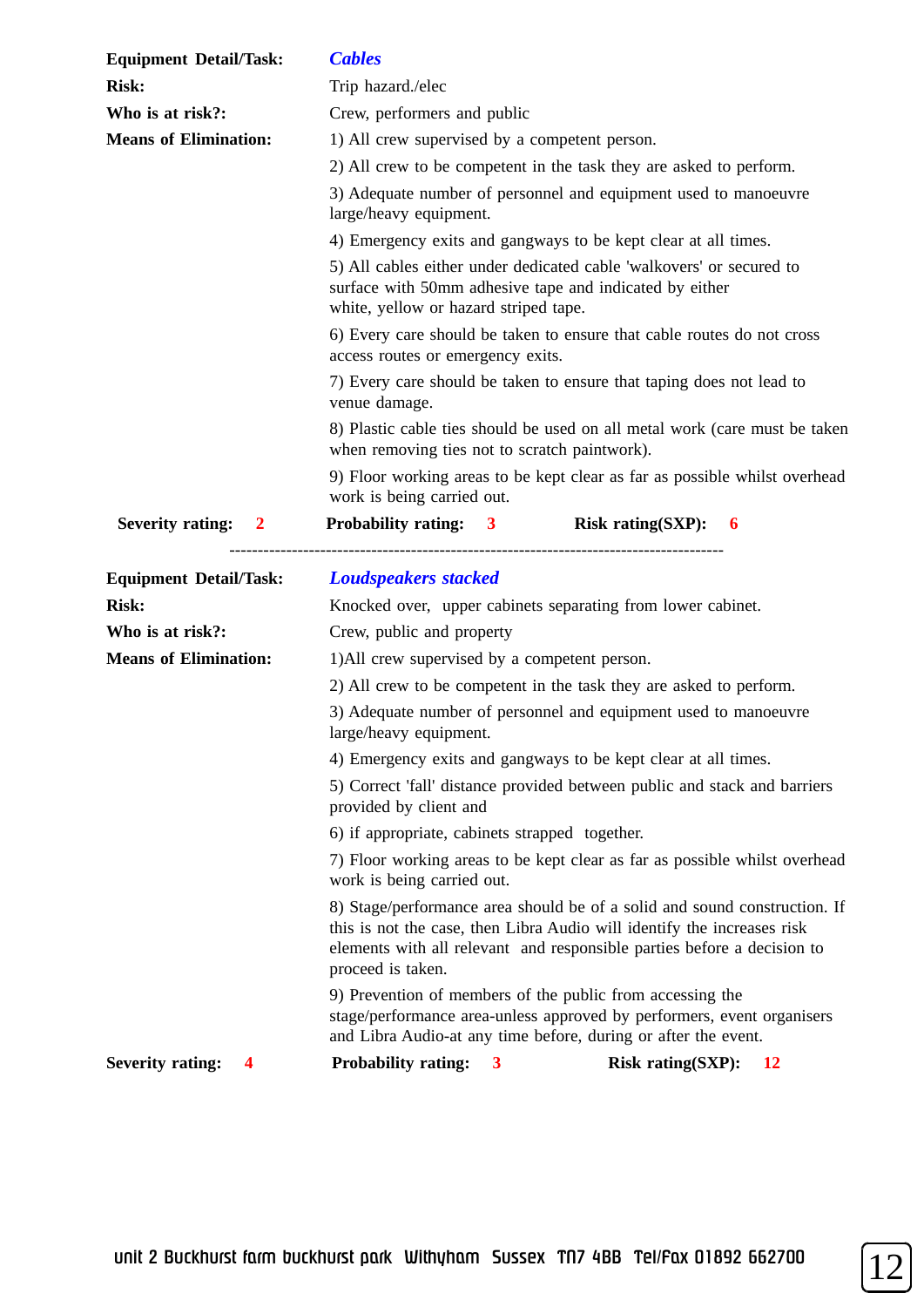| <b>Equipment Detail/Task:</b>           | <b>General movement of equipment</b>                                                                                  |  |
|-----------------------------------------|-----------------------------------------------------------------------------------------------------------------------|--|
| <b>Risk:</b>                            | Movement in restricted spaces, loading from lifts, rear of truck,<br>carrying up stairs, etc.                         |  |
| Who is at risk?:                        | Riggers, crew, public and fabric of venue.                                                                            |  |
| <b>Means of Elimination:</b>            | 1) Items over 2 metres in length carried by 2 people                                                                  |  |
|                                         | 2) Heavy items to be carried by the appropriate number of persons.                                                    |  |
|                                         | 3) All crew to be competent in the task they are asked to perform.                                                    |  |
|                                         | 4) Not to exceed any loading restrictions.<br>5) 'Roll-off' panels are enabled on vehicle tail-lifts.                 |  |
|                                         | 6) Appropriate PPL is worn for application.                                                                           |  |
|                                         | 7) Barriers or identified movement areas are clearly identified to keep<br>members of the public at a safe distance.  |  |
| <b>Severity rating: 4</b>               | Probability rating: 3<br>Risk rating $(SXP)$ :<br><b>12</b>                                                           |  |
| <b>Equipment Detail/Task:</b>           | <b>Loading &amp; unloading of equipment</b>                                                                           |  |
| <b>Risk:</b>                            | Size & weight of equipment, strain from lifting/moving of heavy objects,<br>falling equipment from stacked loads etc. |  |
| Who is at risk?:                        | Riggers, crew, property                                                                                               |  |
| <b>Means of Elimination:</b>            | 1) All crew supervised by a competent person.                                                                         |  |
|                                         | 2) All crew to be competent in the task they are asked to perform.                                                    |  |
|                                         | 3) Access areas to be kept clear where possible.                                                                      |  |
|                                         | 4) Adequate number of personnel and equipment used to manoeuvre<br>large//heavy equipment.                            |  |
|                                         | 5) Loading ramps to be used where appropriate.                                                                        |  |
| <b>Severity rating:</b><br>4            | <b>Probability rating:</b><br><b>Risk rating(SXP):</b><br><u>12</u><br>3                                              |  |
| <b>Equipment Detail/Task:</b>           | Flightcases storage & packing containers etc.                                                                         |  |
| <b>Risk:</b>                            | Dropping onto toes, catching fingers, knocking and damaging property.<br>Strain from lifting too heavy a load.        |  |
| Who is at risk?:                        | Crew, property                                                                                                        |  |
| <b>Means of Elimination:</b>            | 1) All crew supervised by a competent person.                                                                         |  |
|                                         | 2) All crew to be competent in the task they are asked to perform.                                                    |  |
|                                         | 3) Adequate number of personnel and equipment used to manoeuvre<br>large/heavy equipment.                             |  |
|                                         | 4) All Libra Audio Equipment is visually stencilled indicating it's total<br>weight.                                  |  |
|                                         | 5) All items over 40kgs is advised that two or more persons are required<br>to lift or be carried.                    |  |
|                                         | 6) All personnel are advised on usage of PPE                                                                          |  |
| <b>Severity rating:</b><br>$\mathbf{2}$ | <b>Probability rating:</b><br><b>Risk rating(SXP):</b><br>$\mathbf{3}$<br>6                                           |  |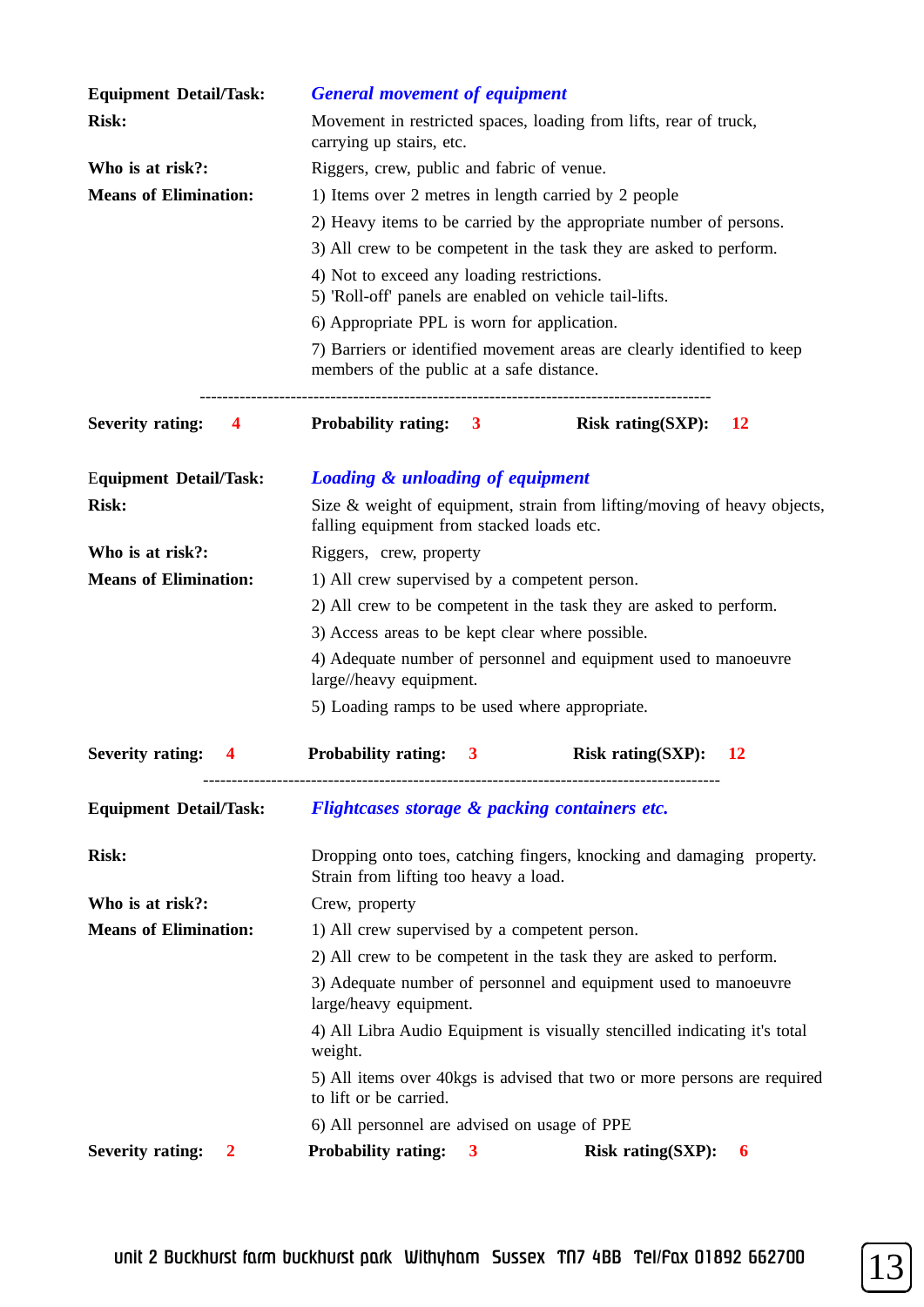| <b>Equipment Detail/Task:</b>                         | <b>A/C Power and Distribution Units</b>                                                                              |
|-------------------------------------------------------|----------------------------------------------------------------------------------------------------------------------|
| <b>Risk:</b>                                          | Mains faults. Electric shock, tripping over cables, fire.                                                            |
| Who is at risk?:                                      | Artiste, crew, possibly public and property                                                                          |
| <b>Means of Elimination:</b>                          | 1) All crew supervised by a competent person.                                                                        |
|                                                       | 2) All crew to be competent in the task they are asked to perform.                                                   |
|                                                       | 3) All units fitted with MCB's or and status neons for visible warning.                                              |
|                                                       | 4) All working areas to be kept clear as possible of all other working<br>personnel and equipment during production. |
|                                                       | 5) The use of RCD protection                                                                                         |
|                                                       | 6) All equipment to have met by insurance requirements of holding a<br>current PAT certificate.                      |
|                                                       | 7) Use of the correct size and value cabling.                                                                        |
|                                                       | 8) All exposed cables to be covered in public areas.                                                                 |
|                                                       | 9) All equipment will be operated by following any manufacture's instruc-<br>tions                                   |
| <b>Severity rating:</b><br>$\overline{\phantom{0}}$ 5 | <b>Probability rating:</b><br>Risk rating(SXP):<br>$\overline{\mathbf{3}}$<br><b>15</b>                              |

| <b>Equipment Detail/Task:</b> | Use of sound equipment during event                                                                                                                      |
|-------------------------------|----------------------------------------------------------------------------------------------------------------------------------------------------------|
| <b>Risk:</b>                  | Loud noise, high pressure sound levels.                                                                                                                  |
| Who is at risk?:              | Riggers, crew and public                                                                                                                                 |
| <b>Means of Elimination:</b>  | 1) Exposure to high pressure sound levels kept to a minimum.                                                                                             |
|                               | 2) All crew to be supervised by a competent person.                                                                                                      |
|                               | 3) All crew to be competent in the task they are asked to perform.                                                                                       |
|                               | 4) Ear defenders provided for all staff in line with regulation 8:1 of<br>the Noise at Work Regulations 1989.5) Equipment is properly<br>maintained.     |
|                               | 6) An Ear Protection Zone (EPZ) is demarcated. where crew/personnel<br>can retire and reduce fatigue and long term damage.                               |
|                               | 7) The noise exposure to guests would be well within the limits set by<br>the Home Office and local authority and instruction dictated by our<br>client. |
|                               | 8) Regular breaks in less noisy areas are taken so as to keep within<br>the first action level of noise at work regulations.                             |
|                               | 9) All equipment will be operated by following any manufacture's<br>instructions                                                                         |
|                               | 10) Calculations presented for those in immediate and constant exposue to<br>noise.                                                                      |
| <b>Severity rating:</b><br>3  | <b>Probability rating:</b><br>Risk rating(SXP):<br>15<br>5                                                                                               |